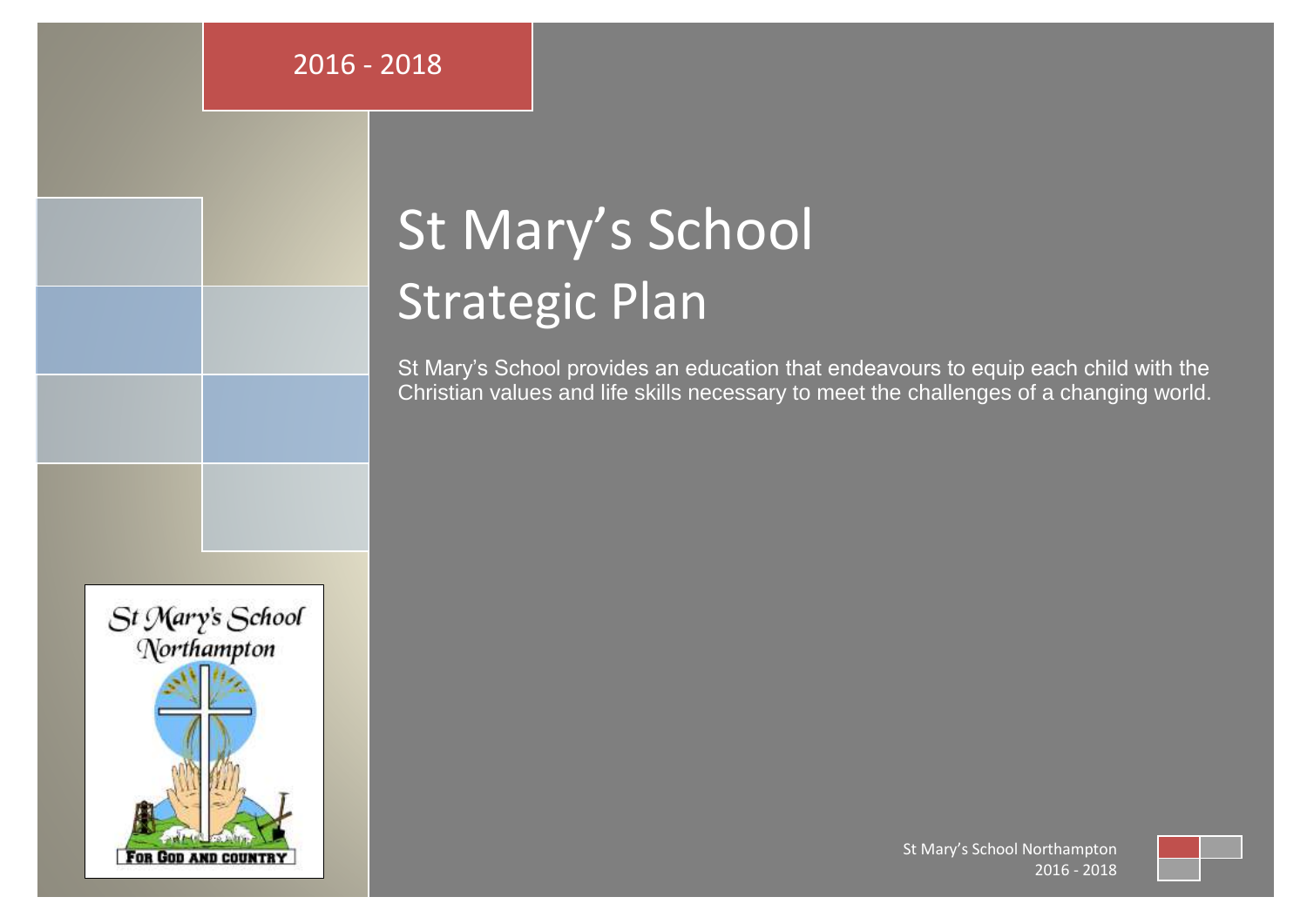## **History of St Mary's School**

St Mary's School is a vital part of the Catholic Parish of St Mary's, Northampton. As a Catholic School Community we strive to develop Gospel Values that enable our students to become vibrant members of the wider community. Both school and parish support each other in presenting the values and ideals, which Jesus taught. We strive as a Catholic School Community to instil in our students these values so that they will be able to contribute to the wider community as 'whole people'.

St Mary's School Northampton began on or near the present site in 1868. Until 1989, St Mary's was administered by the Presentation Sisters. The current buildings were established in 1964 and further extensions were completed in 1994. In 2004, renovations were completed to the school including disabled access into the school and new student toilet facilities. In 2009, the undercover walkway at the front of the school was completed. In 2010, the new Library and multipurpose office facility were constructed and the staff moved in at the start of the 2011 school year.

### **Current Context**

St Mary's School, Northampton, is a small co-educational Catholic primary school situated 475 km north of Perth. The current enrolment is 52 students from Kindy to Year Six. St Mary's was originally established in 1868 and has a rich history of service by several religious orders; most notably the Presentation Sisters whose involvement spanned ninety years. The first lay principal arrived at St Mary's School in 1990.

The school implements the RAISe Literacy (Raising Achievement in Schools) philosophy and is also actively involved in both the Primary Connections Science and Mathletics programs. Specialist programs in the areas of Art, Information Technology, Physical Education, Health and Science also operate at the school. Information Technology is embedded into all learning areas as there are interactive whiteboards in every classroom as well as a Computer Lab which provides one laptop per child. St Mary's School also has iPads and Chrome Notebooks for student use.

St Mary's has a vibrant and committed staff, an active and supportive parent body, and strong links with the Parish and the local town community. Based on the School Motto, 'For God and Country', the school community is focused on providing a holistic education for all students with an emphasis on their spiritual and academic development.

St Mary's School Northampton | Strategic Plan 2016 – 2018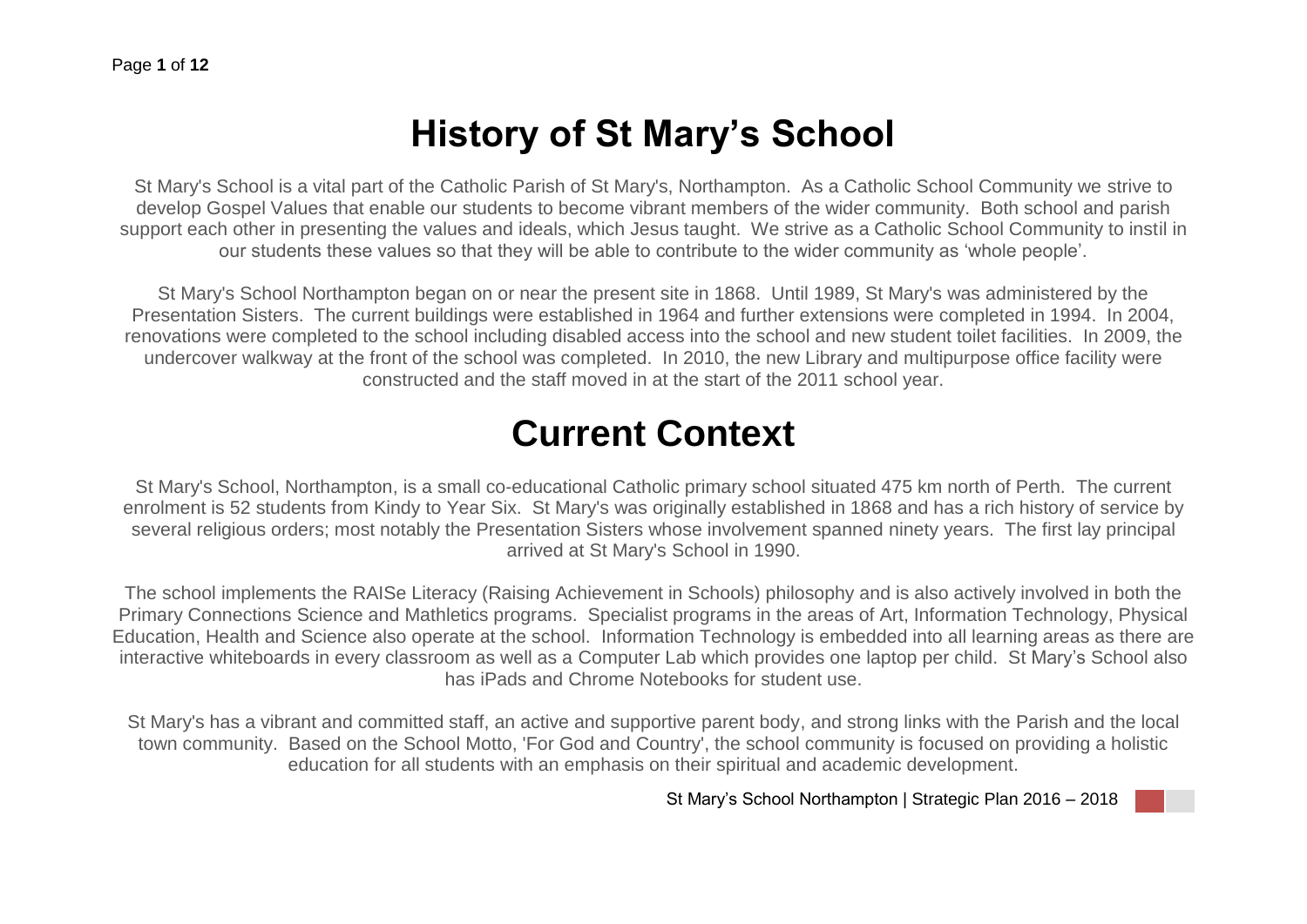### **School Motto**

For God and Country

## **Vision Statement**

St Mary's School provides an education that endeavours to equip each child with the Christian values and life skills necessary to meet the challenges of a changing world.

# **Mission**

At St Mary's School, we strive to:

- Create an environment where all children feel safe and valued
	- Help children to know Jesus
	- Provide opportunities for children to learn how to pray
- Provide opportunities for children to experience meaningful liturgical experiences
- Provide opportunities for each child to develop to their full potential spiritually, intellectually, physically, socially and emotionally
	- Develop in children a sense of pride in themselves and their community
	- Create an atmosphere which promotes dignity and respect for all and values each member's contribution
		- Support parents in their role as prime educators of their children
		- Foster an awareness and appreciation of the environment and take responsibility for its care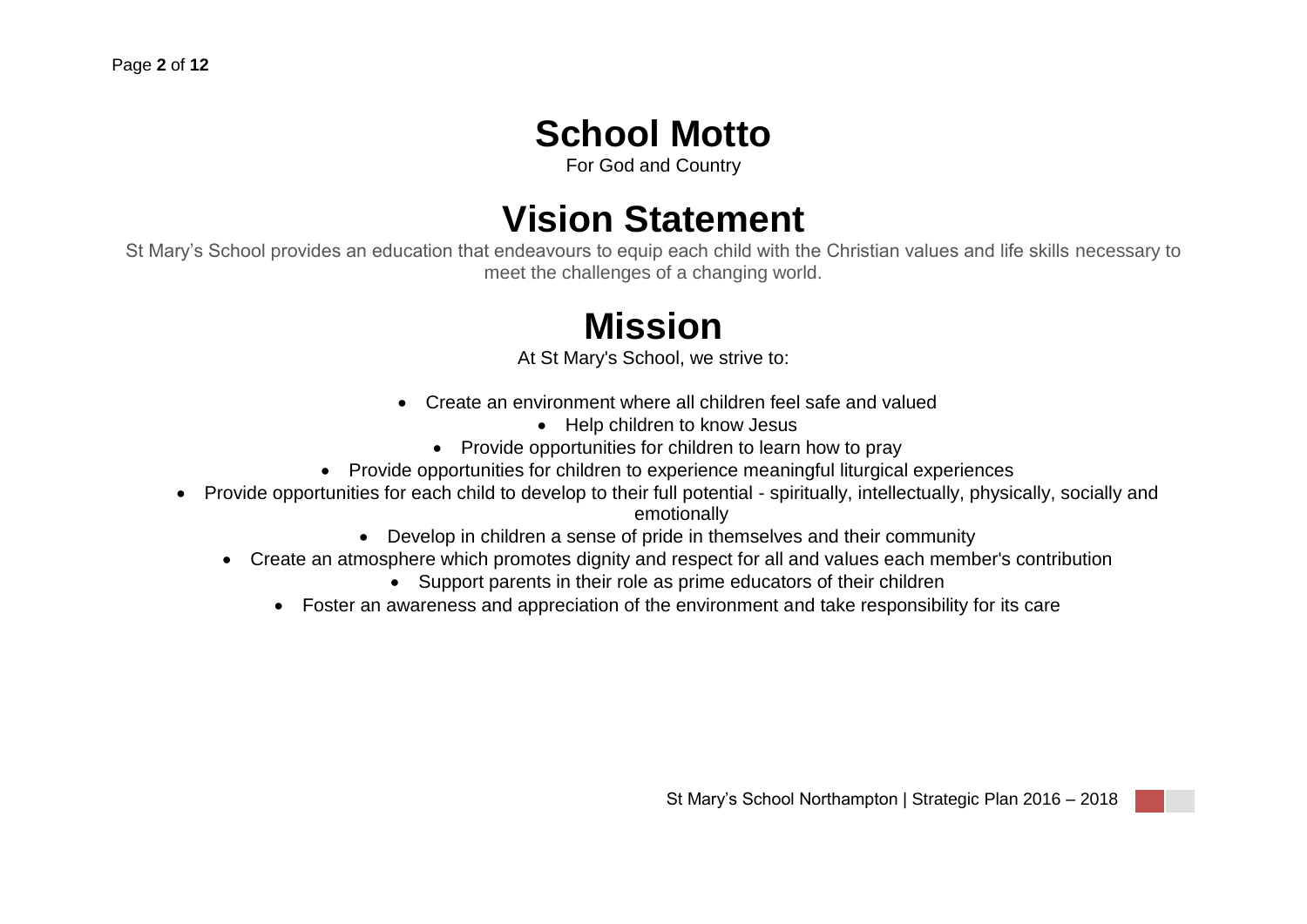# LEARNING

| <b>Focus Area</b>                                                                                                                                  | Goals                                                                                                                                       | <b>Strategies</b>                                                                                                                                                                                                                                                                                                                                                                                                                                                                                                                                                                                       | <b>Success Measures</b>                                                                                                            | QCS              |
|----------------------------------------------------------------------------------------------------------------------------------------------------|---------------------------------------------------------------------------------------------------------------------------------------------|---------------------------------------------------------------------------------------------------------------------------------------------------------------------------------------------------------------------------------------------------------------------------------------------------------------------------------------------------------------------------------------------------------------------------------------------------------------------------------------------------------------------------------------------------------------------------------------------------------|------------------------------------------------------------------------------------------------------------------------------------|------------------|
|                                                                                                                                                    |                                                                                                                                             |                                                                                                                                                                                                                                                                                                                                                                                                                                                                                                                                                                                                         |                                                                                                                                    | <b>Reference</b> |
| Learning<br>Enhance student<br>achievement and well being<br>Increase student and staff<br>engagement in their own<br>learning and faith formation | Being united, committed and<br>explicit about St Mary's School<br>core objective – to improve the<br>learning outcomes for all<br>students. | Providing education that is<br>$\bullet$<br>directed towards the<br>development of the whole<br>person, using the curriculum<br>as a basis for the<br>understanding of values, life,<br>culture and faith within a<br>Catholic framework<br>Deploying staff in ways that<br>best address the learning<br>needs of all students<br>Constructing learning<br>$\bullet$<br>experiences that are<br>accessible, engaging and<br>challenging for all students<br>Promoting the use of<br>differentiated teaching as a<br>strategy for ensuring that<br>every student is engaged<br>and learning successfully | All teachers and leaders are committed to<br>identifying, understanding and<br>implementing evidence based teaching<br>strategies. | 307              |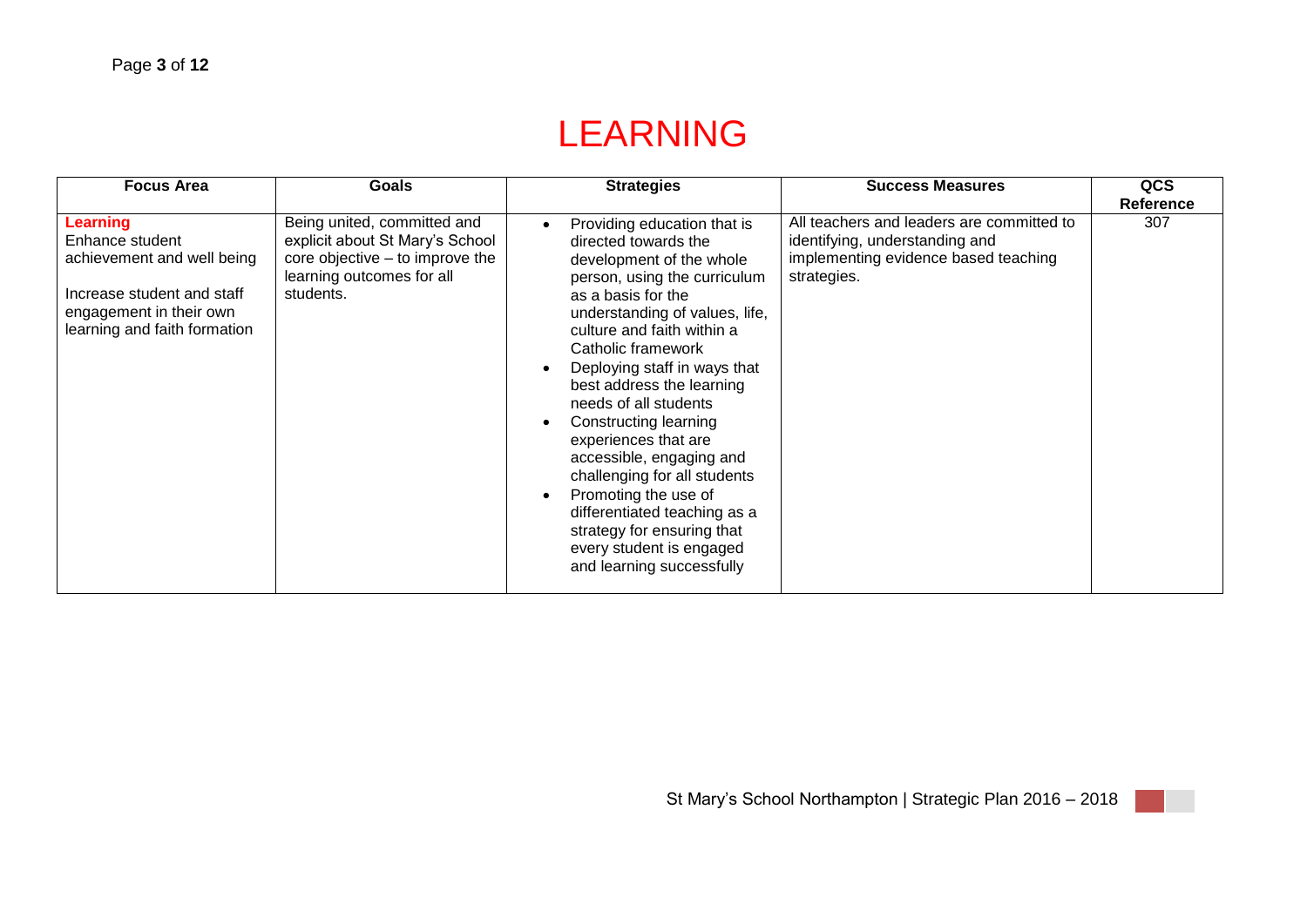# LEARNING

| <b>Focus Area</b>                                                                                                                                  | <b>Goals</b>                                                                                                                                                                                                         | <b>Strategies</b>                                                                                                                                                                                                                                                                                                                                                                                                                                                                                                                                                                                                                                                                                                                                                                                                                                                                    | <b>Success Measures</b>                                                                                                                                 | QCS<br><b>Reference</b> |
|----------------------------------------------------------------------------------------------------------------------------------------------------|----------------------------------------------------------------------------------------------------------------------------------------------------------------------------------------------------------------------|--------------------------------------------------------------------------------------------------------------------------------------------------------------------------------------------------------------------------------------------------------------------------------------------------------------------------------------------------------------------------------------------------------------------------------------------------------------------------------------------------------------------------------------------------------------------------------------------------------------------------------------------------------------------------------------------------------------------------------------------------------------------------------------------------------------------------------------------------------------------------------------|---------------------------------------------------------------------------------------------------------------------------------------------------------|-------------------------|
| Learning<br>Enhance student<br>achievement and well being<br>Increase student and staff<br>engagement in their own<br>learning and faith formation | Ensuring all educators are<br>highly committed to the<br>continuous improvement of<br>their own teaching and to be<br>focused on the development of<br>knowledge and skills required<br>to improve student learning. | PL/PD at point of need,<br>$\bullet$<br>including special needs,<br>higher order thinking skills<br>and programs for academic<br>extension<br>Visible Learning to be a<br>focus in all classes<br>Upskilling teachers to further<br>$\bullet$<br>develop PE lessons<br>Staff to share learning from<br>$\bullet$<br><b>PD</b><br>Allocate funds to support<br>$\bullet$<br><b>Professional Development</b><br>Keeping abreast of research<br>on effective teaching<br>practices, including IT<br>To provide more<br>$\bullet$<br>opportunities for students<br>and staff to explore and<br>develop their areas of<br>interest and talent<br>Develop a plan for the<br>$\bullet$<br>systematic collection of<br>student outcome data<br>Using data to identify gaps in<br>$\bullet$<br>student learning, monitor<br>improvement over time and<br>growth across the years of<br>school | Implementation of Professional Learning<br>in the classroom by integrating new<br>learning into planning, teaching and<br>assessing<br>Student progress | 308                     |

St Mary's School Northampton | Strategic Plan 2016 – 2018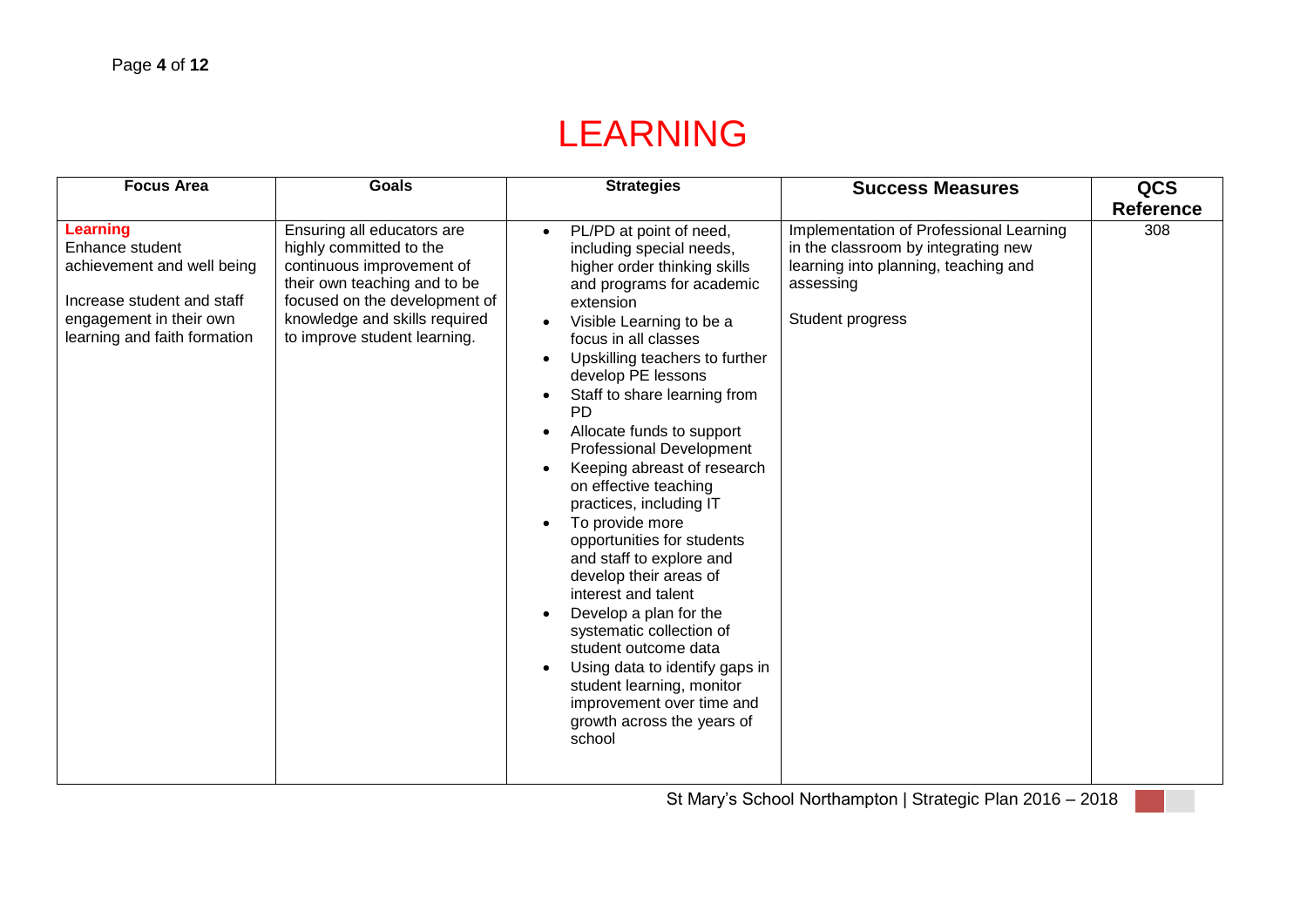# LEARNING

| <b>Focus Area</b>                                                                                                                                         | Goals                                                                                                                        | <b>Strategies</b>                                                                                                                                                                                                                                                                                                                                                                                                                                                                                                                                                                                                                                                              | <b>Success Measures</b>                                                                                                                                                        | <b>QCS</b>       |
|-----------------------------------------------------------------------------------------------------------------------------------------------------------|------------------------------------------------------------------------------------------------------------------------------|--------------------------------------------------------------------------------------------------------------------------------------------------------------------------------------------------------------------------------------------------------------------------------------------------------------------------------------------------------------------------------------------------------------------------------------------------------------------------------------------------------------------------------------------------------------------------------------------------------------------------------------------------------------------------------|--------------------------------------------------------------------------------------------------------------------------------------------------------------------------------|------------------|
|                                                                                                                                                           |                                                                                                                              |                                                                                                                                                                                                                                                                                                                                                                                                                                                                                                                                                                                                                                                                                |                                                                                                                                                                                | <b>Reference</b> |
| <b>Learning</b><br>Enhance student<br>achievement and well being<br>Increase student and staff<br>engagement in their own<br>learning and faith formation | Make learning appropriate for<br>individual learning needs,<br>including high achievers and<br>those in need of remediation. | Engage staff in data analysis<br>of OLI and NAPLAN in order<br>to guide the teaching and<br>learning program<br>Analyse NAPLAN data and<br>$\bullet$<br>focus teaching on identified<br>areas needing improvement<br>Re-evaluate the role of EAs<br>$\bullet$<br>Re-evaluate the use of<br>$\bullet$<br><b>Mathletics</b><br><b>Finalise Lexile Reading</b><br>$\bullet$<br>Program Practices document<br>Embedded whole school<br>$\bullet$<br>programs<br>Orientation and induction of<br>$\bullet$<br>new staff, graduates in<br>literacy and numeracy<br><b>Continue Primary</b><br>$\bullet$<br>Connections<br>Investigate options for<br>including LOTE, Music,<br>Drama | Teacher learning plans are directed by the<br>data<br>Systematic use of assessment to identify<br>individual needs of students<br>Student data base<br>New programs introduced | 302              |

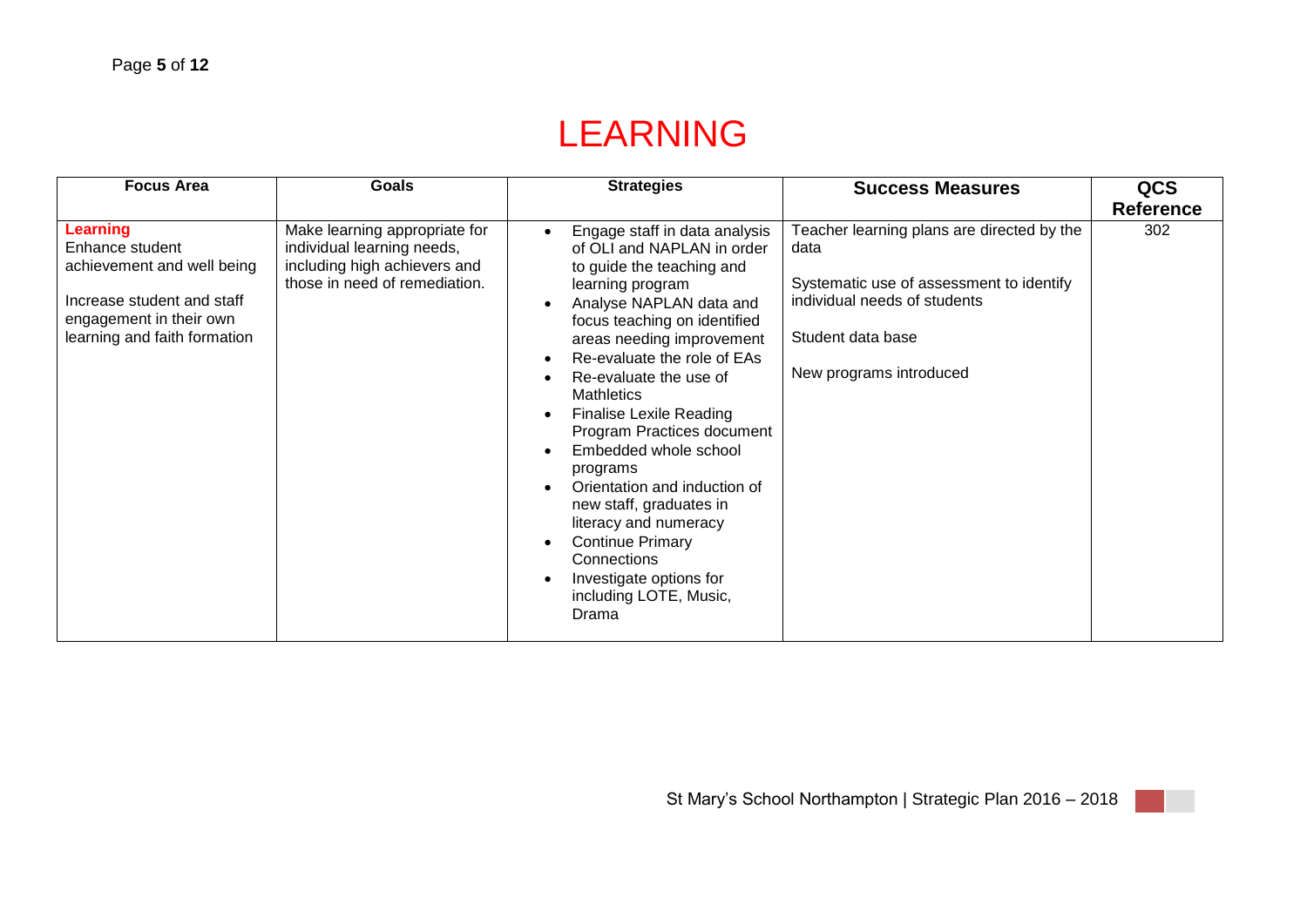# ENGAGEMENT

| <b>Focus Area</b>                                                                                                                                                                | <b>Goals</b>                                                                                                                                                                     | <b>Strategies</b>                                                                                                                                                                                                                                                                                                                                                                                                                                                                                                                                                                                                                                                                                                | <b>Success Measures</b>                                                                                                                                                                                                                                                                                                                                         | <b>QCS</b>       |
|----------------------------------------------------------------------------------------------------------------------------------------------------------------------------------|----------------------------------------------------------------------------------------------------------------------------------------------------------------------------------|------------------------------------------------------------------------------------------------------------------------------------------------------------------------------------------------------------------------------------------------------------------------------------------------------------------------------------------------------------------------------------------------------------------------------------------------------------------------------------------------------------------------------------------------------------------------------------------------------------------------------------------------------------------------------------------------------------------|-----------------------------------------------------------------------------------------------------------------------------------------------------------------------------------------------------------------------------------------------------------------------------------------------------------------------------------------------------------------|------------------|
|                                                                                                                                                                                  |                                                                                                                                                                                  |                                                                                                                                                                                                                                                                                                                                                                                                                                                                                                                                                                                                                                                                                                                  |                                                                                                                                                                                                                                                                                                                                                                 | <b>Reference</b> |
| <b>Engagement</b><br>Enhance parental<br>engagement in their child's<br>learning and faith formation.<br>Develop our people to be<br>leaders in Catholic<br>Education's mission. | Creating a culture of welcome,<br>inclusion, collaboration, shared<br>responsibility between the<br>school, students and the family<br>for learning and student well -<br>being. | Principal greeting children at<br>$\bullet$<br>the front gate<br>Use a variety of<br>$\bullet$<br>communication methods to<br>promote St Mary's School,<br>seek and share information<br>School Website, Facebook,<br>$\bullet$<br>Northampton News, The<br>Sower<br>Update School Website on a<br>$\bullet$<br>regular basis<br>See Saw App<br>$\bullet$<br>Parent Information Nights<br>$\bullet$<br>Parent/Teacher interviews<br>$\bullet$<br>Parent Help - rosters,<br>$\bullet$<br>excursions<br>Open Door Policy - book an<br>$\bullet$<br>appointment to discuss<br>issues rather than complain<br>to the community<br>Policy/procedures for parent/<br>$\bullet$<br>teacher<br>interaction/communication | Positive feedback from stakeholders<br>Number of 'hits' on Facebook<br>Ensure requests for parent help continues<br>to be answered through monitoring of<br>events<br>Teacher use of Seesaw and parent<br>feedback<br>Parent night showcasing work each<br>term/semester<br>Student numbers at discos<br>Policy developed and made public for<br>parent access. | 201              |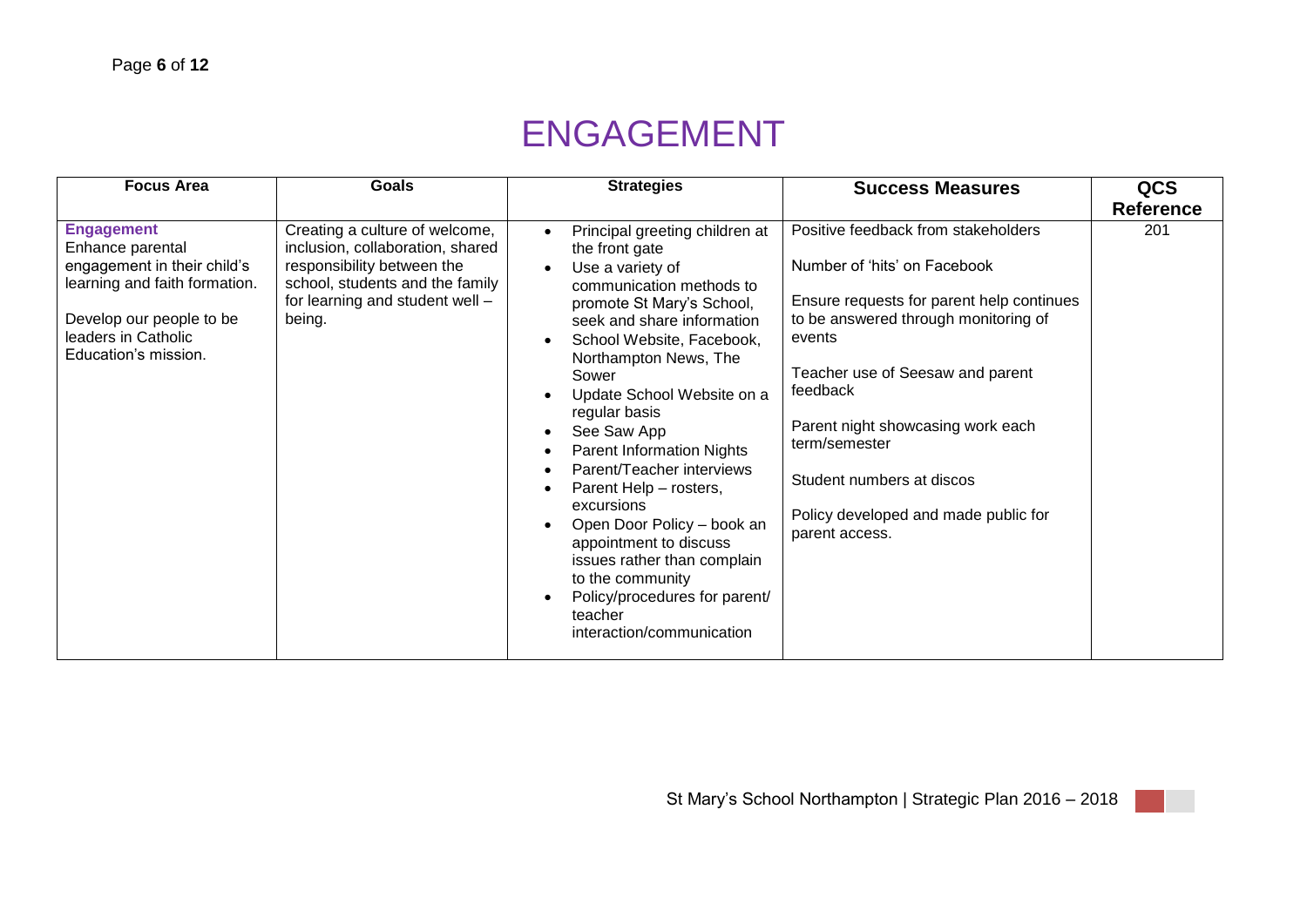# ENGAGEMENT

| <b>Focus Area</b>                                                                                                                                                                | <b>Goals</b>                                                                                            | <b>Strategies</b>                                                                                                                                                                                                                                                                                                                                                    | <b>Success Measures</b>                                                                                                                                                                           | <b>QCS</b><br><b>Reference</b> |
|----------------------------------------------------------------------------------------------------------------------------------------------------------------------------------|---------------------------------------------------------------------------------------------------------|----------------------------------------------------------------------------------------------------------------------------------------------------------------------------------------------------------------------------------------------------------------------------------------------------------------------------------------------------------------------|---------------------------------------------------------------------------------------------------------------------------------------------------------------------------------------------------|--------------------------------|
| <b>Engagement</b><br>Enhance parental<br>engagement in their child's<br>learning and faith formation.<br>Develop our people to be<br>leaders in Catholic<br>Education's mission. | Build partnership with parents,<br>Church agencies, local<br>businesses and community<br>organisations. | Saturday night Family<br>Masses with students having<br>a role<br>Non St Mary's school<br>$\bullet$<br>students join with us to<br>celebrate Sacraments<br>Non Catholic students to be<br>$\bullet$<br>involved in the Sacraments<br>Incursions/activities with<br>$\bullet$<br>other schools<br>Continue current partnership<br>$\bullet$<br>with Catholic agencies | Meals on Wheels roster established and<br>implemented<br>Brookview term visits for Year 5/6 Class<br>take place<br>Annual Christmas concert invitation to<br>Brookview is sent and clients attend | 202                            |

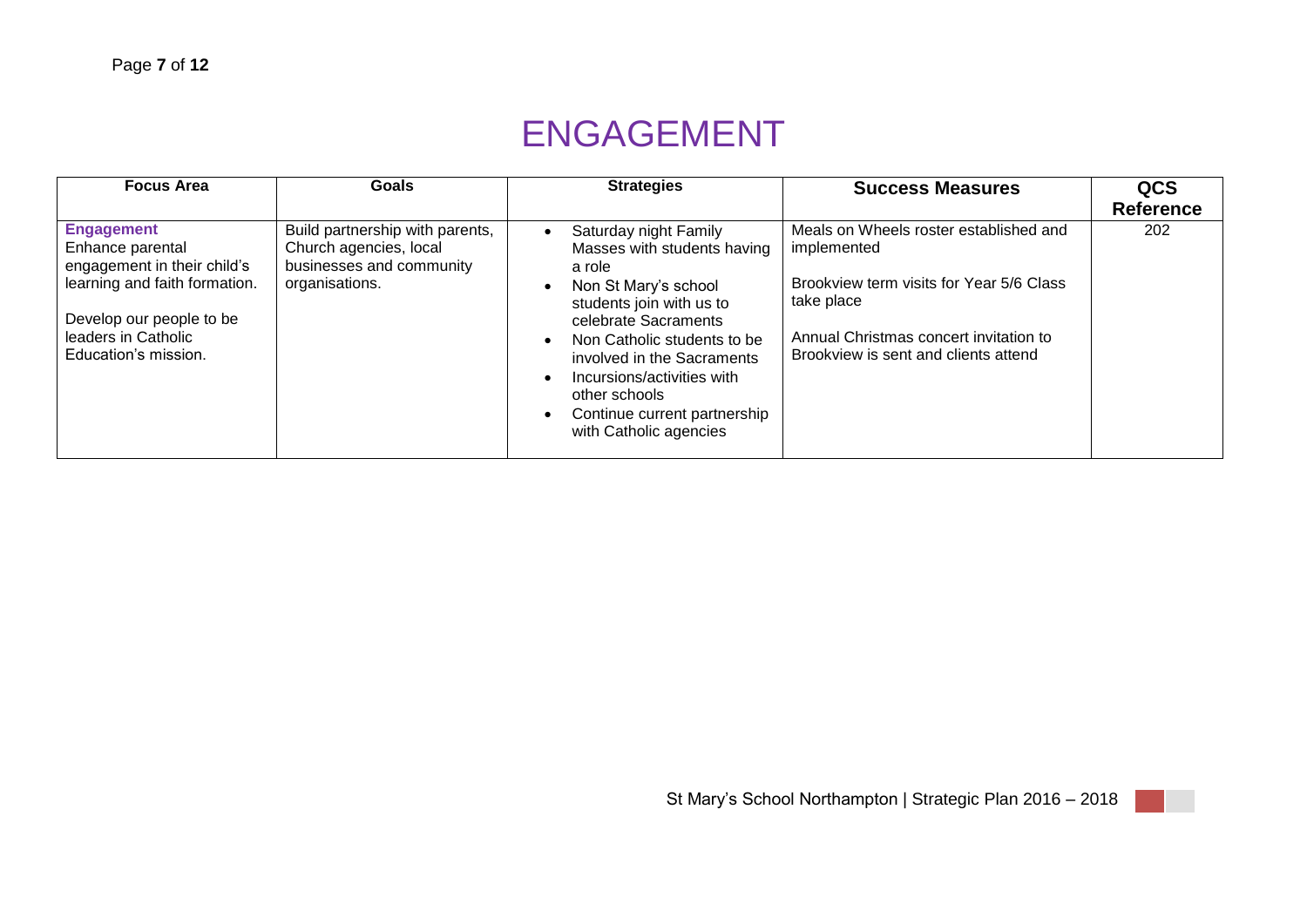# ACCOUNTABILITY

| <b>Focus Area</b>                                                                                                                                                                                                                                    | <b>Goals</b>                                                                                                                | <b>Strategies</b>                                                                                                                                                                                                                                                                                                                                                                                                                                                                                                                                                                                                                                                                                                                              | <b>Success Measures</b>                                                                                                                                            | <b>QCS</b><br><b>Reference</b> |
|------------------------------------------------------------------------------------------------------------------------------------------------------------------------------------------------------------------------------------------------------|-----------------------------------------------------------------------------------------------------------------------------|------------------------------------------------------------------------------------------------------------------------------------------------------------------------------------------------------------------------------------------------------------------------------------------------------------------------------------------------------------------------------------------------------------------------------------------------------------------------------------------------------------------------------------------------------------------------------------------------------------------------------------------------------------------------------------------------------------------------------------------------|--------------------------------------------------------------------------------------------------------------------------------------------------------------------|--------------------------------|
| <b>Accountability</b><br>Increase understanding of<br>our individual and collective<br>responsibility for Catholic<br>Education's mission.<br>Ensure inclusivity, good<br>governance and the resource<br>allocation required to meet<br>our mission. | Create and sustain a culture of<br>co-operation, trust and respect<br>where all students and staff<br>feel safe and valued. | Establish a whole school<br>$\bullet$<br>Behaviour Management Plan<br>Professional Development in<br>$\bullet$<br><b>Behaviour Management</b><br>Knowledge of Mandatory<br>$\bullet$<br>Reporting<br><b>Teach Protective Behaviours</b><br>$\bullet$<br>Provide positive relationships<br>$\bullet$<br>- opportunities for open days<br>(community)<br>Mentoring graduates and<br>$\bullet$<br>existing staff<br>Collaborating<br>$\bullet$<br>Communicating<br>$\bullet$<br>Utilise existing, experienced<br>$\bullet$<br>staff for one on one, not<br>group<br>Brainstorm role, relationship<br>$\bullet$<br>and expectations between<br>teachers and EAs to come to<br>common<br>agreement/understanding to<br>maintain existing status quo | Behaviour Management Plan developed<br>and implemented by all staff<br>Data records display gains in positive<br>behaviours and decreases in negative<br>behaviour | 302                            |

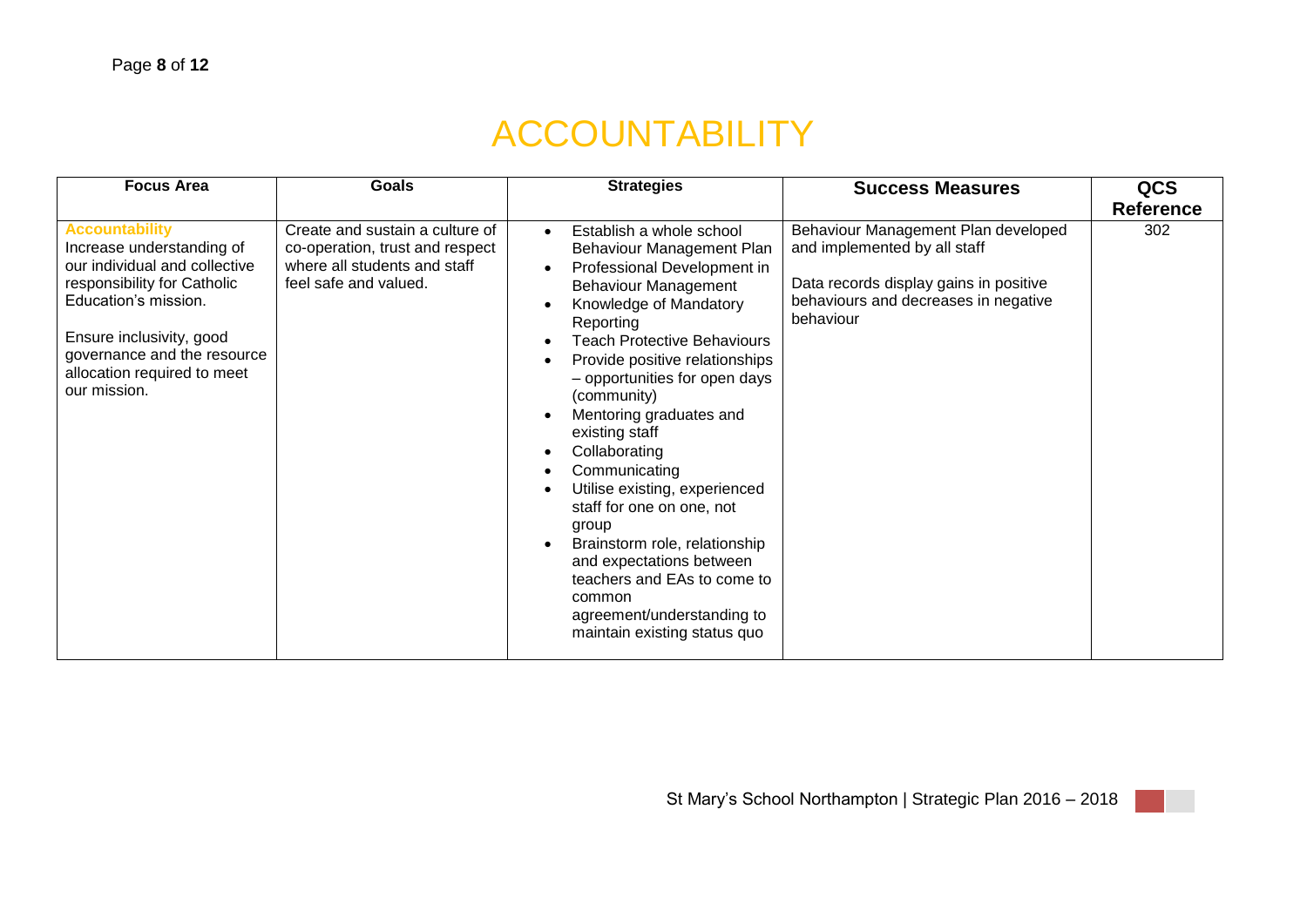# ACCOUNTABILITY

| <b>Focus Area</b>                                                                                                                                                                                                                                    | Goals                                                                                                         | <b>Strategies</b>                                                                                 | <b>Success Measures</b>                                                                                                                                                                                       | QCS<br><b>Reference</b> |
|------------------------------------------------------------------------------------------------------------------------------------------------------------------------------------------------------------------------------------------------------|---------------------------------------------------------------------------------------------------------------|---------------------------------------------------------------------------------------------------|---------------------------------------------------------------------------------------------------------------------------------------------------------------------------------------------------------------|-------------------------|
| <b>Accountability</b><br>Increase understanding of<br>our individual and collective<br>responsibility for Catholic<br>Education's mission.<br>Ensure inclusivity, good<br>governance and the resource<br>allocation required to meet<br>our mission. | Create a physical environment<br>that is well maintained, inviting<br>and conducive to effective<br>learning. | Continue to develop natural<br>play areas<br>ECE to embrace nature<br>$\bullet$<br>based learning | The play areas are designed to<br>encourage nature play and are well<br>utilised by the students<br>Learning environments are well<br>maintained to cater for the current and<br>future needs of the students | 304                     |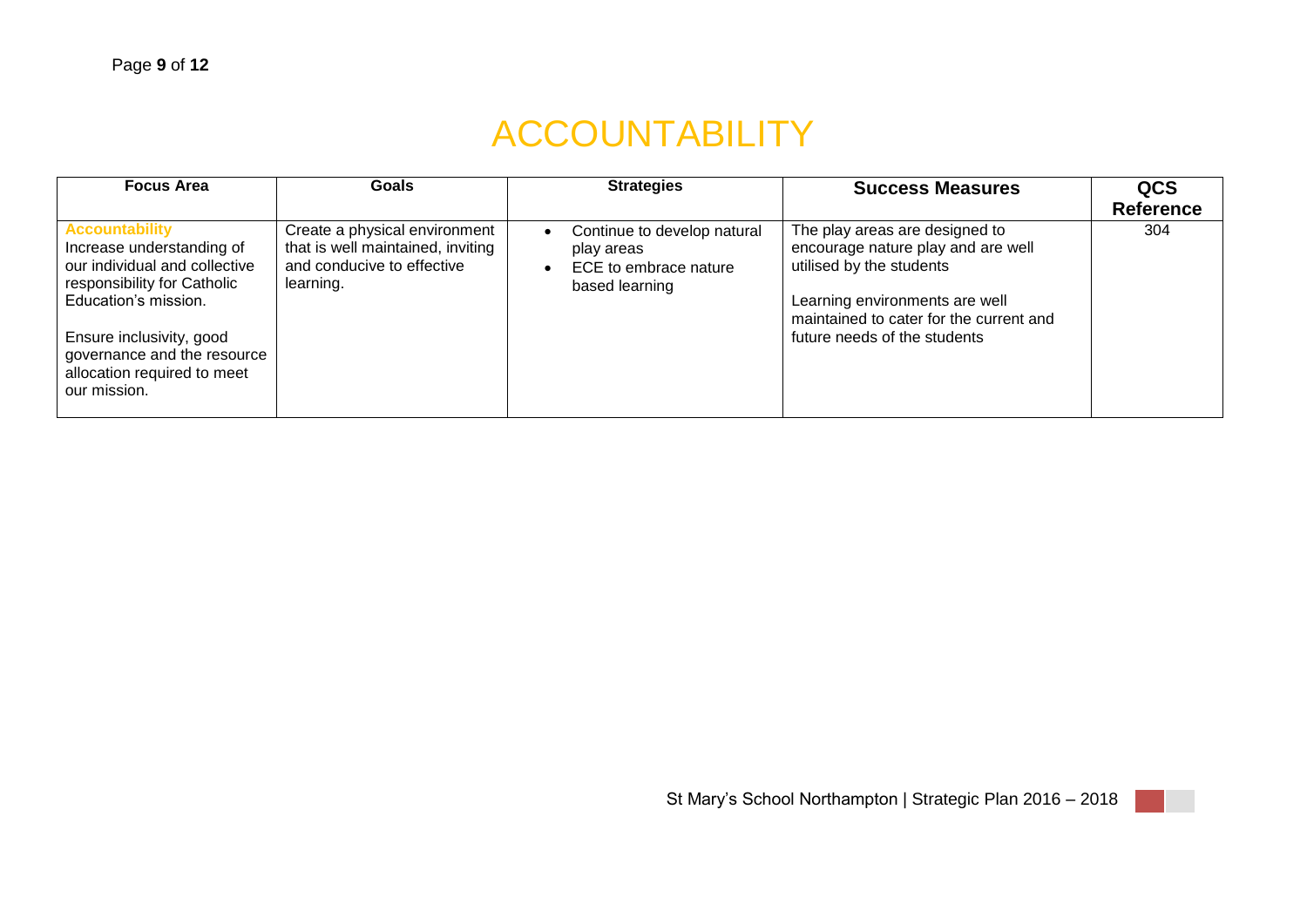# ACCOUNTABILITY

| <b>Focus Area</b>                                                                                                                                                                                                                                    | <b>Goals</b>                                                                                                                         | <b>Strategies</b>                                                                                                                                                                                                                                                                                               | <b>Success Measures</b>                                                                                                                                                                                                                                                                                                                                                                                                                                 | QCS              |
|------------------------------------------------------------------------------------------------------------------------------------------------------------------------------------------------------------------------------------------------------|--------------------------------------------------------------------------------------------------------------------------------------|-----------------------------------------------------------------------------------------------------------------------------------------------------------------------------------------------------------------------------------------------------------------------------------------------------------------|---------------------------------------------------------------------------------------------------------------------------------------------------------------------------------------------------------------------------------------------------------------------------------------------------------------------------------------------------------------------------------------------------------------------------------------------------------|------------------|
|                                                                                                                                                                                                                                                      |                                                                                                                                      |                                                                                                                                                                                                                                                                                                                 |                                                                                                                                                                                                                                                                                                                                                                                                                                                         | <b>Reference</b> |
| <b>Accountability</b><br>Increase understanding of<br>our individual and collective<br>responsibility for Catholic<br>Education's mission.<br>Ensure inclusivity, good<br>governance and the resource<br>allocation required to meet<br>our mission. | Ensure the ongoing financial<br>administration of the school<br>continues to be conducted in a<br>prudent and responsible<br>manner. | <b>Regular Board Meetings</b><br>$\bullet$<br>Work collaboratively with the<br>Board<br>Development of a three to<br>$\bullet$<br>five year Finance,<br>Maintenance and Resource<br>Plan<br>Look for new ideas<br>$\bullet$<br><b>Conduct Busy Bees</b><br>$\bullet$<br>Investigate flexible learning<br>spaces | The school is in a sound financial position<br>with sufficient funds to support the<br>priorities of the Strategic Plan and<br>expenditure is kept within the annual<br>budget<br>The school is financially stable<br>Board meets monthly<br>Board and P&F collaborate where<br>appropriate<br>The financial administration of the school<br>follows CEWA policies and processes and<br>expenditures are kept within the Annual<br><b>School Budget</b> |                  |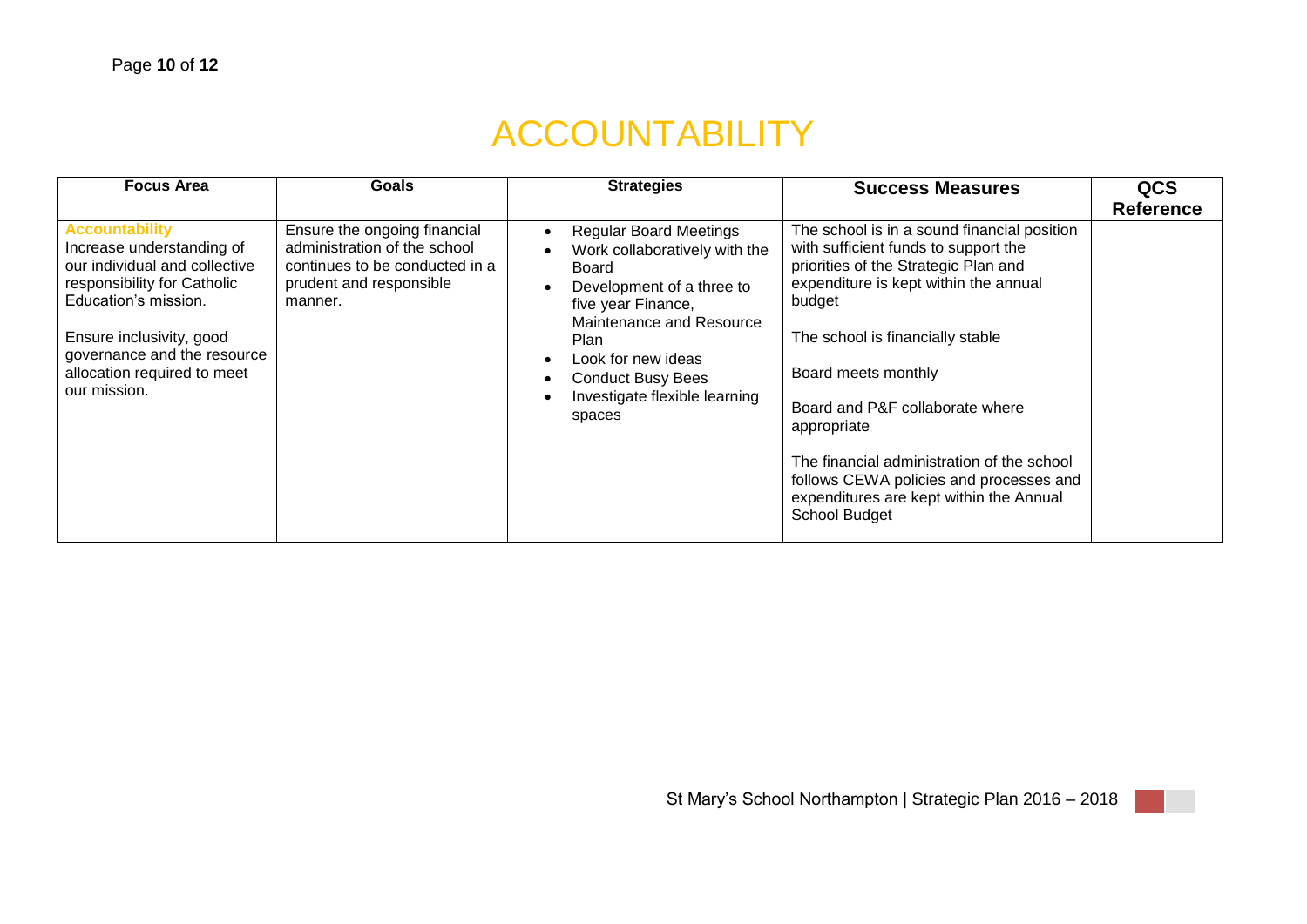### DISCIPLESHIP

| <b>Focus Area</b>                                                                                                                                                                            | Goals                                                                                                                                                                   | <b>Strategies</b>                                                                                                                                                                                                                                                                                                    | <b>Success Measures</b>             | QCS<br><b>Reference</b> |
|----------------------------------------------------------------------------------------------------------------------------------------------------------------------------------------------|-------------------------------------------------------------------------------------------------------------------------------------------------------------------------|----------------------------------------------------------------------------------------------------------------------------------------------------------------------------------------------------------------------------------------------------------------------------------------------------------------------|-------------------------------------|-------------------------|
| <b>Discipleship</b><br>Enhance opportunities for<br>personal faith development<br>Increase enrolment of<br>vulnerable, poor and<br>marginalised as a visible sign<br>of our faith in action. | Challenging staff and students<br>to identify and create a positive<br>perception of citizens through<br>promoting reconciliation,<br>justice, compassion and<br>mercy. | More community involvement<br>$\bullet$<br>Set up a timetable for<br>$\bullet$<br>activities<br>Continue Meals on Wheels &<br>$\bullet$<br>visits to aged care<br>Invite or visit Never Too Old<br>$\bullet$<br>Club to be involved in hands<br>on activities e.g. cooking,<br>assembly, rehearsals, hymn<br>singing | Roster established and visits occur | 102<br>201              |